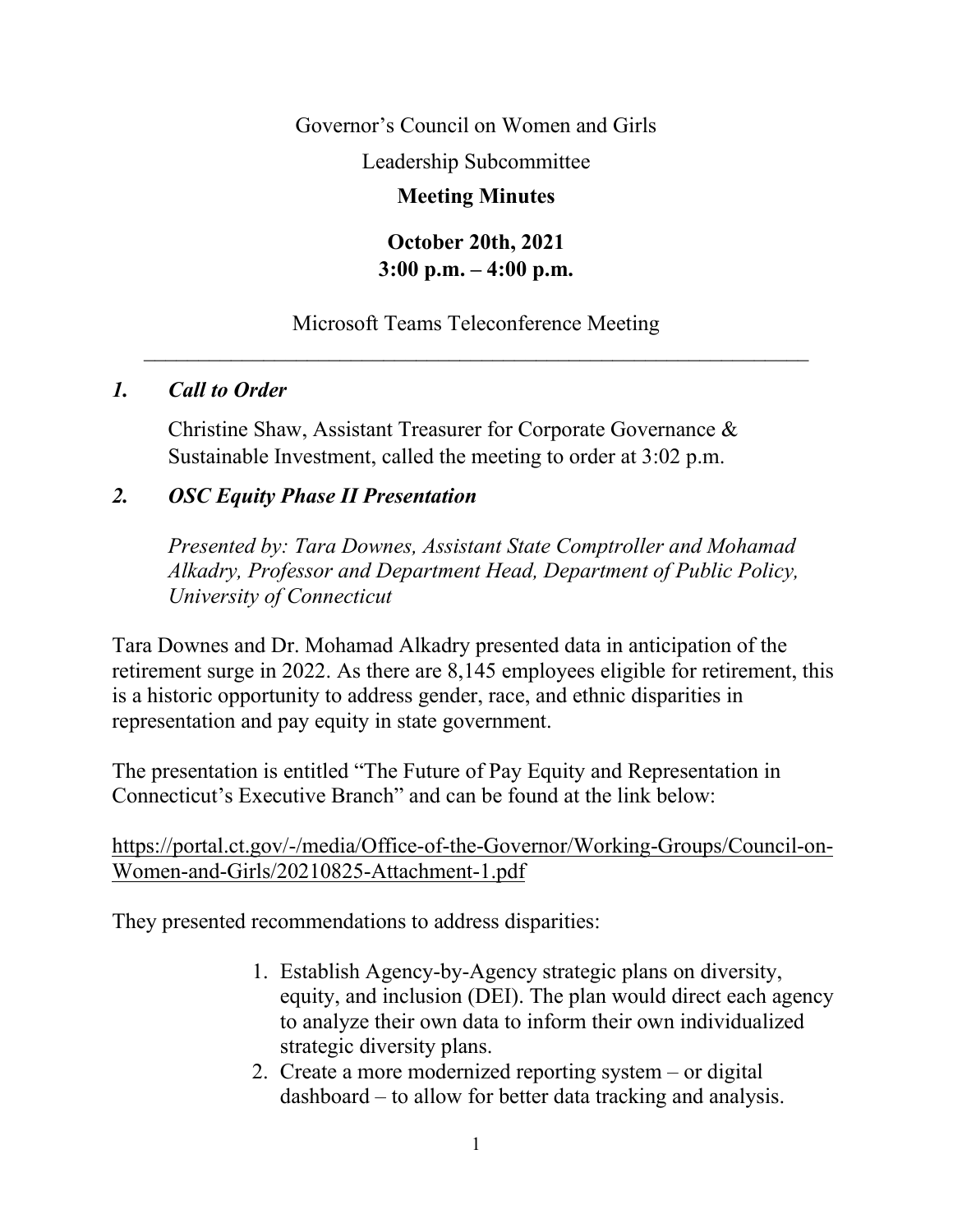- 3. Establish a Strategic Statewide Partnership to facilitate recruitment for state employment opportunities of individuals who are members of underserved and underrepresented communities. These partnerships should include historically Black and Hispanic-serving institutions, including colleges, universities, and community organizations. Through this Partnership, create paid internships and post-graduation fellowships to enhance the diversity of the workforce, especially in occupations and agencies that experience persistent problems with representation.
- 4. Professional development opportunities should be designed to help advance woman and staff of color to occupations and position levels that could use better representation.

### *3. Update from Leadership Work Groups #1-4:*

Aspiring Leaders Update: As of 10/18/21, the Department of Administrative Services (DAS) Learning & Development team has successfully onboarded their Director Margaret "Peg" Hackett and their Assistant Director Camille Ybanez.

Since April, 2021, DAS Learning & Development has worked with DAS' IT team and agencies to roll-out LinkedIn Learning to approximately 80% of agencies in-scope to HR Centralization (i.e.,  $\sim$ 24k employees). The goal is a full roll-out to agencies in-scope to HR Centralization by the end of the calendar year.

In parallel with the final pieces of the LinkedIn Learning roll-out, Peg and Camille will be highlighting and marketing supervisory, managerial, and leadership learning paths in LinkedIn Learning for employees and agencies to leverage.

For regular updates and information, there is a Learning & Development link on DAS' website.

There will be work to begin on a more formal leadership cohort (aka Aspiring Leaders) later this FY. The estimated high level timeline is:

o Spring-Summer 2022: Discovery and study of best practices for content and modality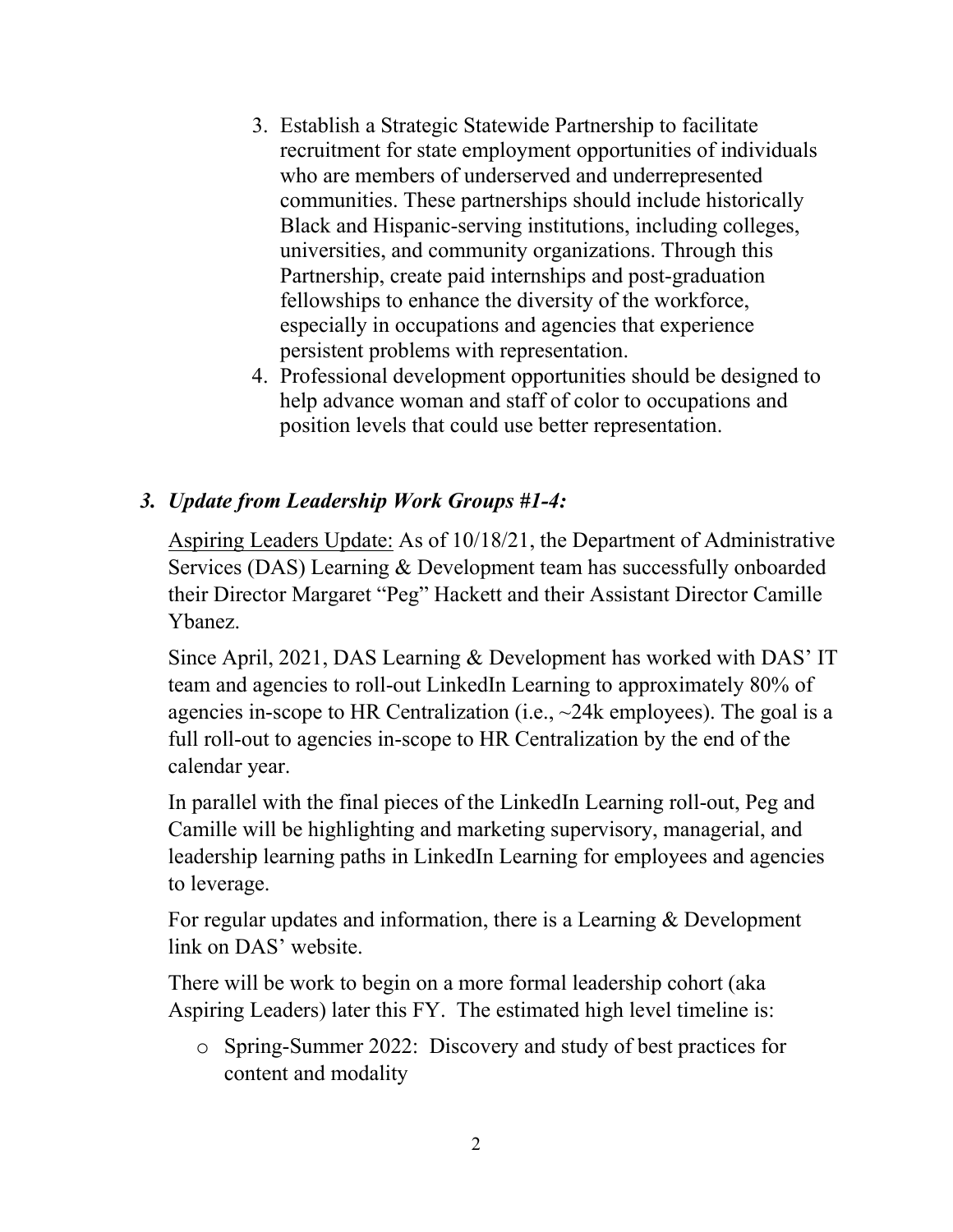- o Fall-Winter 2022: Program Planning
- o Winter-Spring 2023: Execution

CHRO / Connecticut Affirmative Action Planning Update: The following data source updates announced by CHRO on Oct. 14th are intended to more accurately reflect demographics of the Connecticut labor market:

- *Update 1: Agencies will now reference the most current EEO tabulations provided by the U.S. Census Bureau, which is based on 2014-2018 ACS data.*
- *Update 2: New census EEO tables include occupational unemployment information. This allows the EEOs to reference a single data source (Removing required reliance on CT DOL's quarterly unemployment information)*
- *Update 3: Ethnicity (Hispanic or Non-Hispanic) will be recorded independently of race to match the updated EEO tables. Additionally, a 2 or more races category will be recorded and will better reflect the growing number of biracial individuals.*

The group has the following ongoing work to improve Data and Processes:

- 1. **Update CORE-CT Data**: Team is working to evaluate and correct any errors in CORE-CT demographic data.
- 2. **Automation of CORE-CT Data**: Team is working to evaluate if workforce and promotable pool aggregation by sex-race characteristics in each relevant labor market area by occupational category can be done through scripts in CORE by agency.
- 3. **Automation of Availability and Utilization Analysis:** Team is exploring opportunities for the Connecticut Data Collaborative to assist EEO Staff with the availability and utilization analyses and deploy some tools (e.g. spreadsheet to automate analysis) to make less time consuming.
- 4. **Digitization:** Team is evaluating opportunities for electronic submission and access to Affirmative Action Plans
- *5.* **Evaluation:** Assess impacts of updated data and process on Affirmative Action planning, and any needed regulation or statutory updates.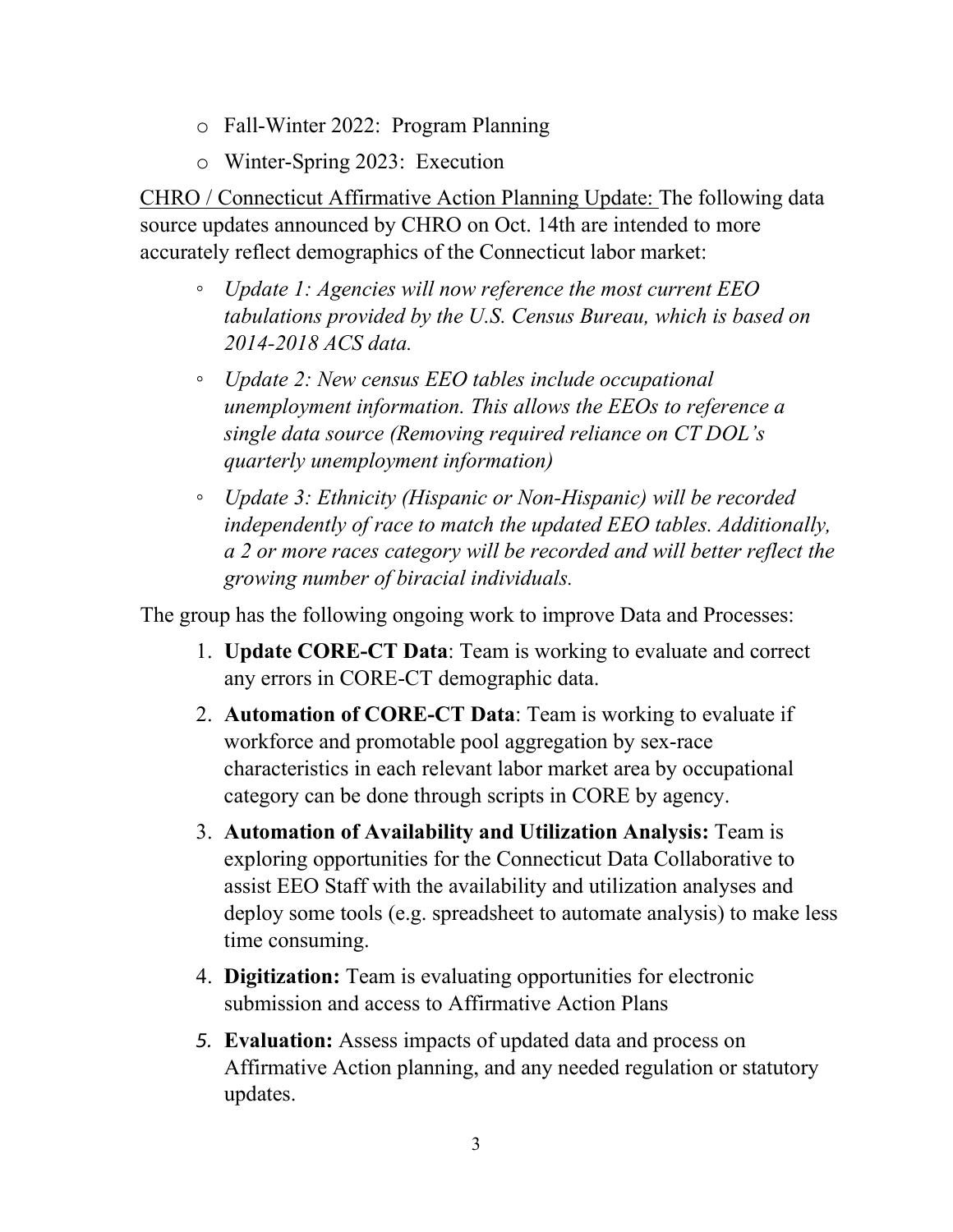Women in Leadership Update: There was a communication from Governor Lamont sent on October  $6<sup>th</sup>$ , 2021 to all Boards and Commissions highlighting the critical importance of ensuring that members of boards, commissions, committees and councils are qualified and reflect the gender and racial diversity of the state.

Two Women Leadership Panels were hosted:

Women Leading in Law Enforcement: September 21st

- o Melissa Gaud, Special Agent, FBI
- o Nora Dannehy, General Counsel, OTG and former Acting U.S. Attorney for Connecticut
- o Magdalena Silver, Deputy Chief of Police, UConn
- o Sonia Watson, Deputy Chief of Police, City of Hartford
- o Moon Joungsuk, Sergeant, DESPP, State of Connecticut

Deaf Women Awareness Panel: September 29<sup>th</sup>

- o Doreen Simons, American Sign Language Professor, UConn
- o Jeanne Magnon, Retired Nursing Home Worker/Supervisor
- o Nancy Zurek, Retired High School Educator, American School for the Deaf
- o Luisa Gasco-Soboleski, President for Connecticut Association for the Deaf, Retired Principal for American School of the Deaf

There are plans for the next panels to include a Leadership Panel for Women Tribal Leaders at the end of this month, Women in IT Leadership Panel in December, and a Hispanic Heritage Women in Leadership Panel in January.

# *4. Other Updates*

None at this time.

## *5. Public Comment Period*

None at this time.